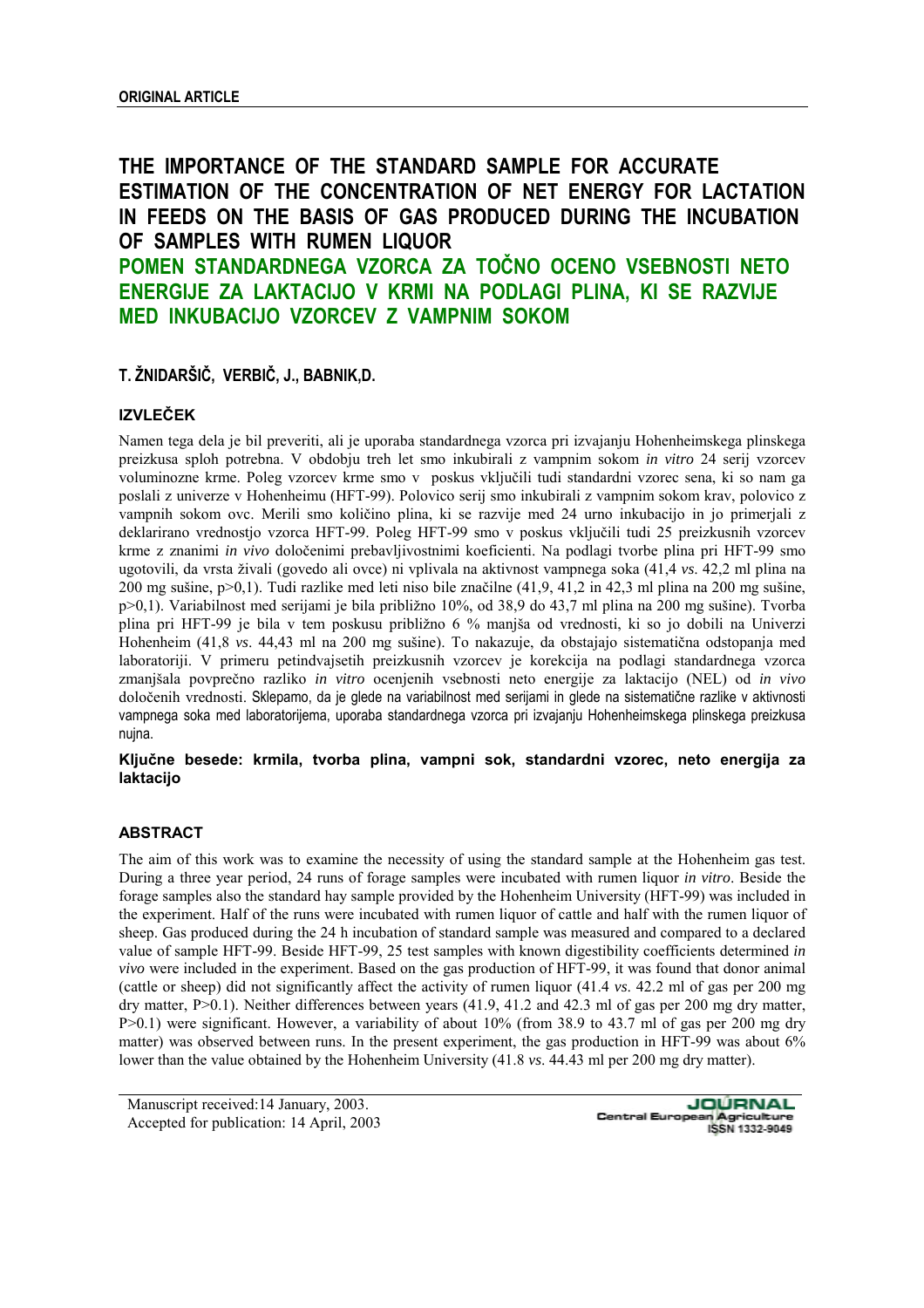This indicates a systematic error between the laboratories. In the case of twenty-five test samples, correction on the basis of the standard sample reduced the average difference of the *in vitro* estimates of net energy for lactation (NEL) from the *in vivo* determined values. It was concluded that, due to variation between runs and systematical differences in rumen liquor activity between two laboratories, the results of Hohenheim gas test have to be corrected on the basis of standard sample.

**Key words: feeds, as production, rumen liquor, standard sample, net energy for lactation**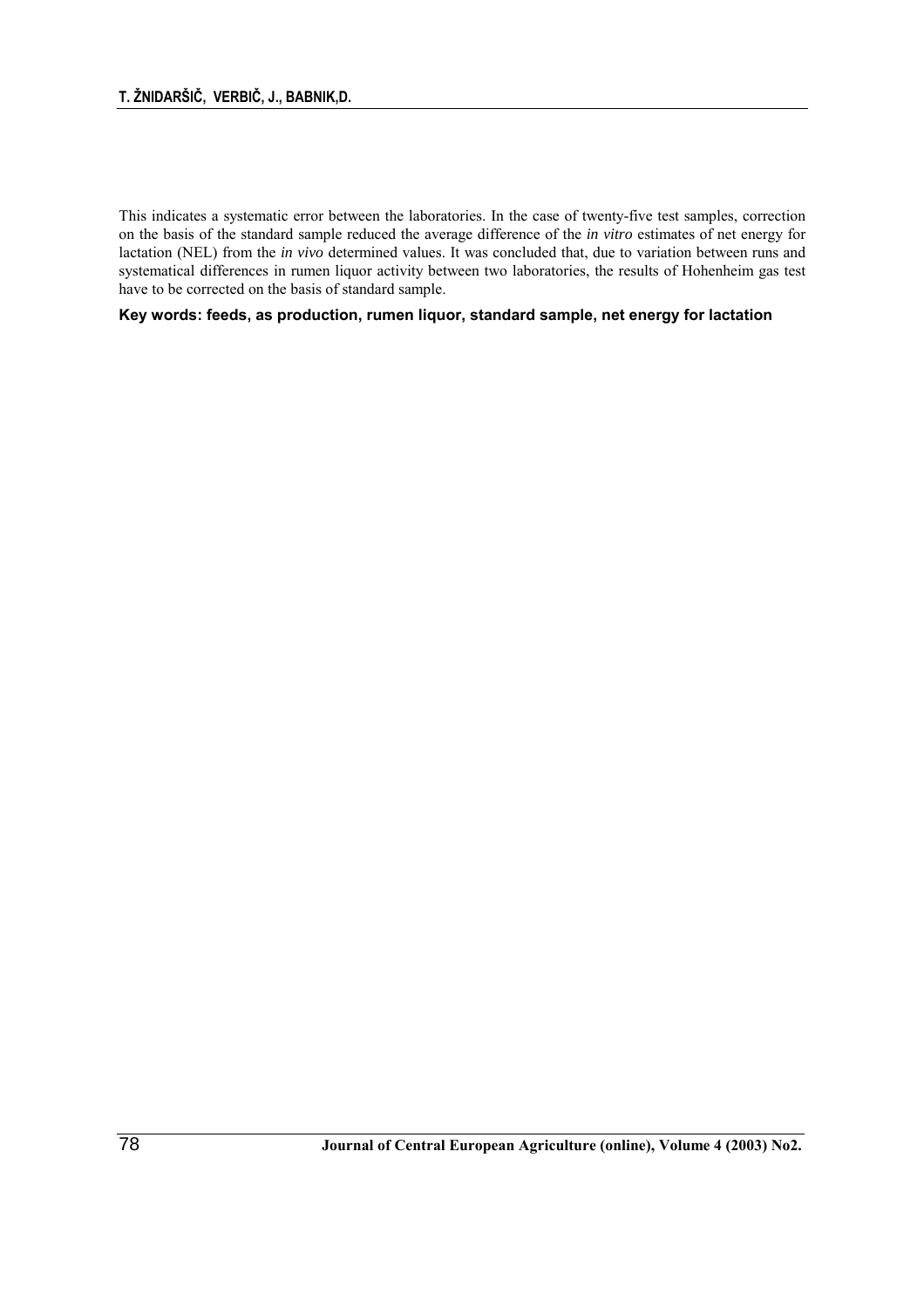#### **THE IMPORTANCE OF THE STANDARD SAMPLE FOR ACCURATE ESTIMATION OF THE CONCENTRATION OF NET ENERGY FOR LACTATION IN FEEDS ON THE BASIS OF GAS PRODUCED DURING THE INCUBATION OF SAMPLES WITH RUMEN LIQUOR**

# **DETAILED ABSTRACT**

For practical purposes, the energy value of forages is usually estimated on the basis of chemical composition and digestibility coefficients from tables. A rapid method for estimation of metabolizable energy concentration which is based on the gas produced during the incubation of samples with rumen liquor was described [14]. This method is officially accepted in Germany [10] and described in the official book of methods [18]. It has been reported that in comparison to the estimates based on chemical composition and digestibility coefficients from tables, the use of this method considerably improved the prediction of the concentration of net energy for lactation in forages [3]. Although the standard sample was proposed with the aim of reducing the error which is due to variability in the activity of rumen liquor [15, 18], from the literature it is evident that standard sample is not used consistently. The aim of this work was to quantify the variability in the activity of rumen liquor and to highlight the importance of standard sample for accurate estimation of net energy for lactation (NEL) in forages.

During a three-year-period, 24 runs of forage samples were incubated with rumen liquor *in vitro* for 24 hours. Standard hay sample provided by the Hohenheim University (HFT-99) was also included. Rumen liquor was derived either from the rumen of cow or sheep. It was found that donor animal (cattle or sheep) did not significantly affect the gas production (Table 2). However, there was a considerable variation between runs. In 24 runs the standard sample yielded a gas production from 38.9 to 43.7 ml/200 mg dry matter. There were no significant differences between years. It indicates that the variation between runs is not time dependent. Overall mean value for gas production in HFT-99 in the present study was lower (41.8 ml/200 mg dry matter) than reported by the University of Hohenheim (44.43 ml/200 mg dry matter).

Beside HFT-99, twenty-five forage samples (19 samples of fresh forages, 5 samples of grass silage and one sample of hay) with known *in vivo* digestibility were included in the experiment. The concentration of NEL was estimated on the basis of gas production using the equation from literature [1] (eq. 1) and compared to the *in vivo* data. For the gas production either uncorrected values or values corrected on the basis of HFT-99 were included in the equation. As a result of correction on the basis of HFT-99, the average deviation of the *in vitro* estimated NEL concentrations from the *in vivo* determined values decreased from 0.15 to 0.11 MJ kg<sup>-1</sup> dry matter (Table 3).

It was concluded that, due to variation between laboratories and runs, the results of gas production test had to be corrected on the basis of standard sample. The use of standard sample improved the accuracy of NEL prediction on the basis of gas produced during the incubation of samples with rumen liquor *in vitro*.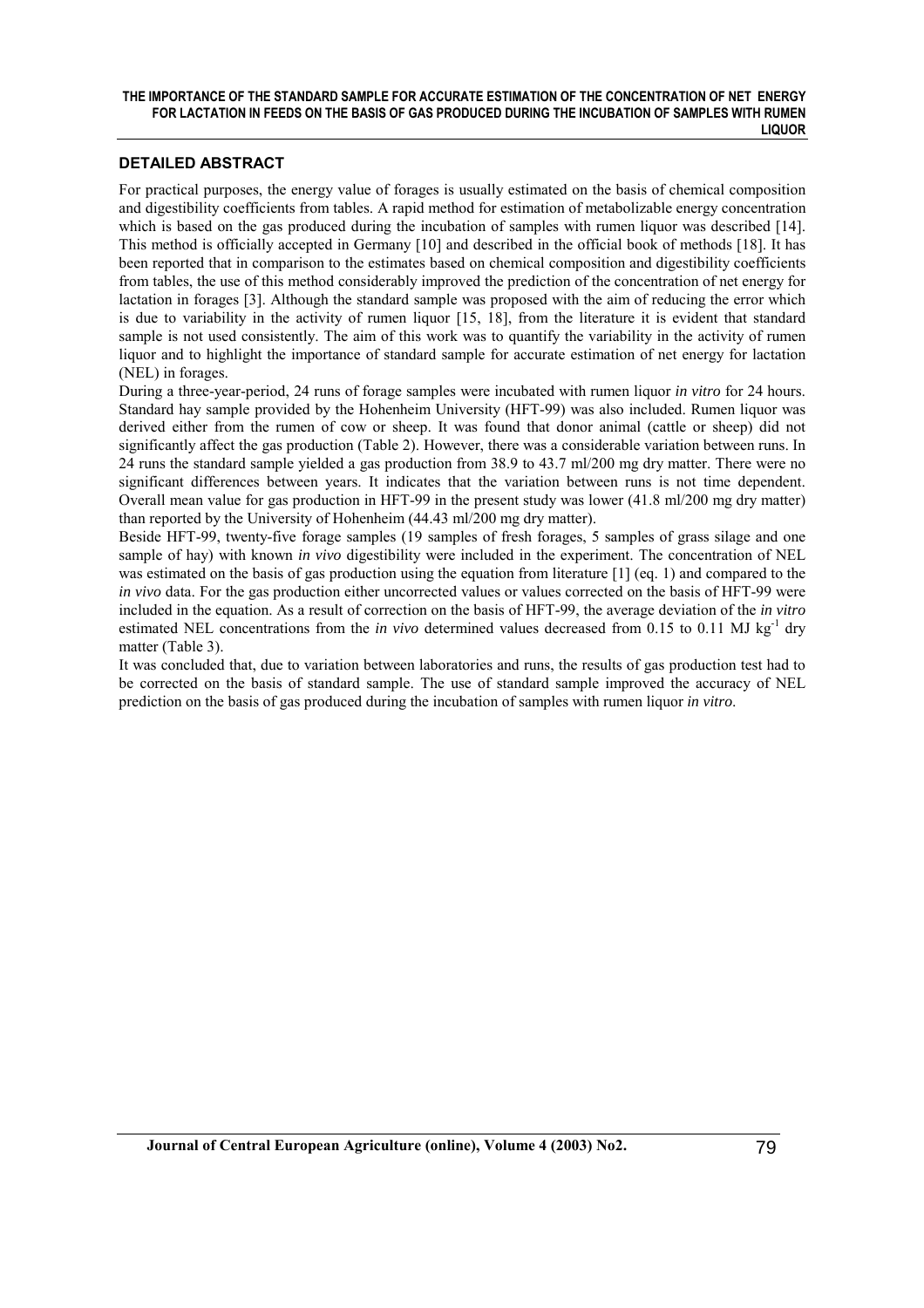# **UVOD**

Energijsko vrednost krme za prežvekovalce lahko ocenimo na podlagi *in vivo* poskusov*, in vitro* poskusov ali na podlagi weendske analize in prebavljivostnih koeficientov iz objavljenih tabel. V Sloveniji, pa tudi v nekaterih drugih srednjeevropskih državah, temelji ocenjevanje vsebnosti neto energije za laktacijo (NEL) na prebavljivostnih koeficientih iz nemških DLG preglednic [8], ali na nemških enačbah za neposredno ocenjevanje energijske vrednosti krme [10]. Ugotovljeno je bilo, da lahko tako ocenjene vsebnosti NEL v lokalno pridelani krmi s travinja precej odstopajo od vrednosti, ki jih določimo s prebavljivostnimi poskusi *in vivo* [3]. Hkrati je bilo ugotovljeno, da se je mogoče velikim sistematičnim in predvsem naključnim odstopanjem od *in vivo* določenih vrednosti izogniti z uporabo hohenheimskega plinskega preizkusa, ki temelji na merjenju plina, ki se razvije pri inkubaciji vzorcev z vampnim sokom [3].

Hohenheimski plinski preizkus za ocenjevanje prebavljivosti in vsebnosti presnovljive energije v krmi je bil podrobneje predstavljen že pred več kot dvajsetimi leti [14]. Od takrat je metoda deležna velike pozornosti. Različni avtorji po vsem svetu jo uporabljajo za ocenjevanje prebavljivosti organske snovi, vsebnosti presnovljive energije in neto energije za laktacijo, razgradljivosti beljakovin v vampu, sinteze mikrobnih beljakovin v vampu, dinamiko fermentacije, napovedovanje zauživanja krme in identifikacijo antinutritivnih snovi v krmi. Možnosti za uporabo te metode so podrobneje opisali Getachew in sod. [9].

Glede na razlike v obrokih in glede na druge dejavnike, ki vplivajo na celulolitično aktivnost vampnega soka, bi lahko pričakovali pri izvajanju hohenheimskega plinskega preizkusa variabilnost zaradi razlik v vampnem soku. Zato so avtorji metode predlagali korekcijo rezultatov glede na količino plina, ki se razvije pri inkubaciji standardnega vzorca krme [15]. Uporabo standardnega vzorca zahteva tudi standardizirana metoda [18]. Standardni vzorec je mogoče uporabiti na dva načina: a) za kvantitativno korekcijo rezultatov ali b) za kvalitativno preverjanje aktivnosti vampnega soka. Pri slednjem se v primeru, da je aktivnost vampnega soka bistveno boljša ali slabša od povprečja, odločimo za ponovitev serije, ki

odstopa. Nekateri avtorji pri ocenjevanju energijske vrednosti krme striktno uporabljajo standardni vzorec [1,3,4,11,15,16], drugi ne [2]. Z izjemo posameznikov [13,6], raziskovalci, ki jih zanima dinamika nastajanja plina, rezultatov običajno ne korigirajo glede na standardni vzorec [5,6,7,12]. Vzrok bi lahko verjetno iskali v dejstvu, da nimamo primernih standardnih vzorcev z dobro opisanimi krivuljami nastajanja plina v odvisnosti od časa inkubacije z vampnim sokom. Vsekakor pa bi tudi v tem primeru lahko uporabili standardni vzorec za kvantitativno preverjanje aktivnosti vampnega soka, kot sta storila Blümmel in Ørskov [6].

S tem delom smo želeli preveriti, koliko prinese uporaba standardnega vzorca k zanesljivosti ocene energijske vrednosti krme. Proučevali smo odstopanja v aktivnosti vampnega soka v daljšem časovnem obdobju (jan. 2000- maj 2002). Kvantificirali smo tudi razlike med poskusnimi živalmi (krava oz. ovce) in pomen standardnega vzorca za oceno NEL v petindvajsetih vzorcih krme z znano *in vivo* določeno prebavljivostjo.

# **MATERIAL IN METODE DELA**

### **Standardni vzorec (HFT-99) in preizkusni vzorci**

Standardni vzorec smo dobili iz Univerze v Hohenheimu. Glede na deklarirane podatke bi moral standardni vzorec mrve pri normalni aktivnosti vampnega soka v 24-tih urah inkubacije tvoriti 44,43 ml plina na 200 mg sušine.

V poskus smo vključili tudi 25 vzorcev z znanimi in vivo določenimi prebavljivostnimi koeficienti, med katerimi je bilo 19 vzorcev zelene krme, 5 vzorcev travnih silaž in 1 vzorec sena. Za določanje kemične sestave in za izvajanje plinskega preizkusa smo vzorce posušili pri 60°C in zmleli z mlinom skozi 1 mm sito. Posušene in zmlete vzorce smo hranili v hladilniku pri 4°C.

# **Ocenjevanje vsebnosti neto energije za laktacijo**

### Ocenjevanje energijske vrednosti *in vivo*

Prebavljivostni koeficienti preizkusnih vzorcev so bili določeni s prebavljivostnimi poskusi *in vivo*. Prebavljivosti smo določali s štirimi ovni, postopke podrobneje opisujejo Verbič [20] in Verbič s sod. [21]. Na podlagi prebavljivih surovih maščob,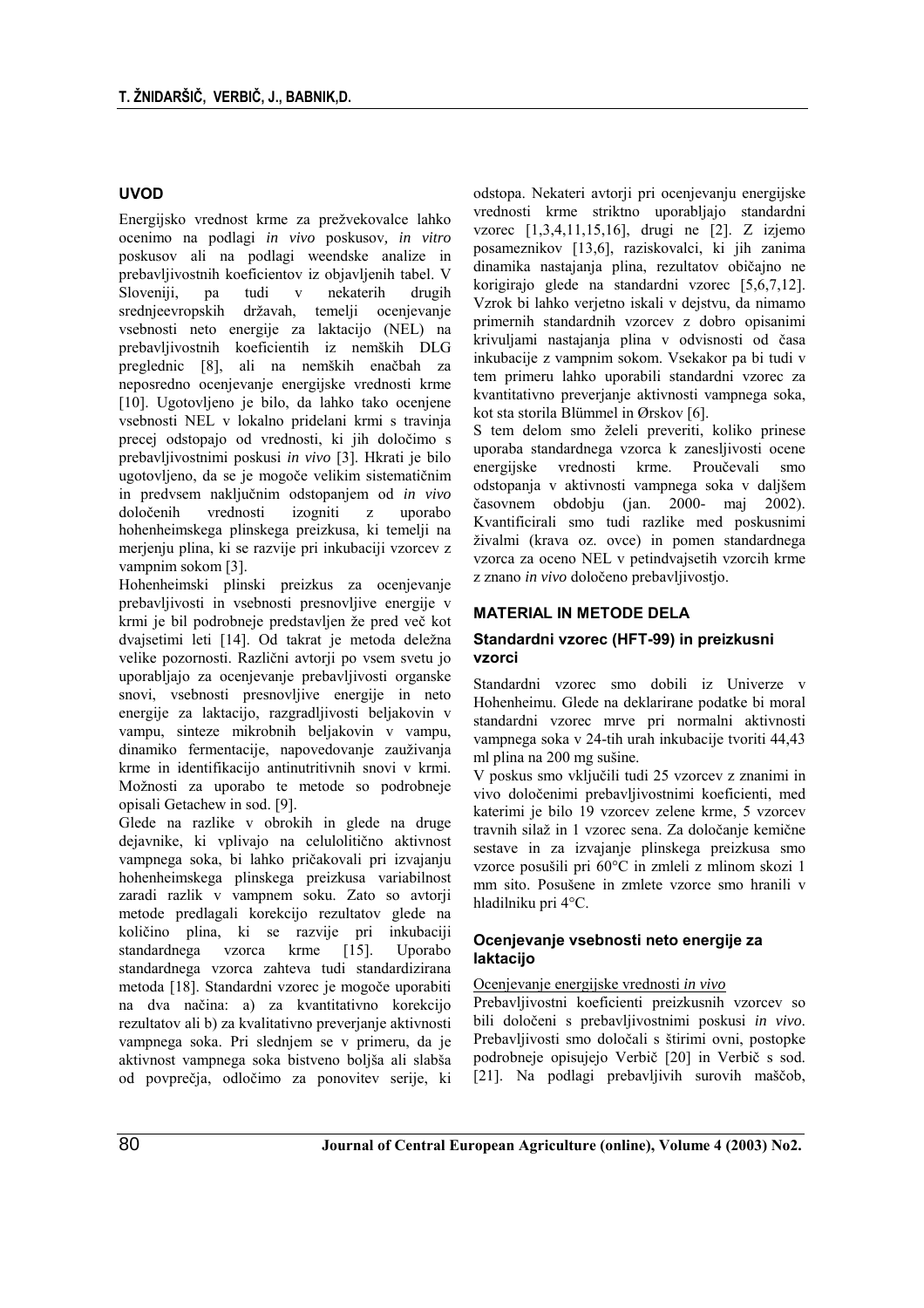prebavljive surove vlaknine, prebavljive organske snovi in surovih beljakovin smo s pomočjo uradnih nemških enačb DLG [8] izračunali vsebnost NEL.

Ocenjevanje energijske vrednosti *in vitro*

Vzorce smo inkubirali z mešanico vampnega soka in pufra po metodi Menkeja in sod. [15]. Uporabili smo prilagojeno metodo, ki sta jo opisala Blümmel in Ørskov [6]. V graduirane 100 ml steklene brizgalke smo zatehtali približno 200 mg vzorca, dodali 30 ml mešanice vampnega soka in predpisanega pufra in jih inkubirali v vodni kopeli za 24 ur pri 39 °C. Po 24 urah smo odčitali količino nastalega plina, od nje odšteli količino plina, ki se je razvila pri slepem vzorcu in ob upoštevanju dejansko zatehtanega vzorca rezultat preračunali na 200 mg sušine. Vse meritve smo opravili v treh ponovitvah. V obdobju treh let smo inkubirali štiriindvajset serij. Pri polovici smo odvzeli vampni sok pri kravi, pri ostalih dvanajstih pa smo uporabili vampni sok ovac. Krave in ovce so bile krmljene s senom (70 %) in krmno mešanico (30 %), ki je vsebovala 68% zdrobljenega koruznega zrnja, 29% sojinih tropin in 3 % vitaminsko mineralne mešanice.

Vsebnost NEL v preizkusnih vzorcih smo izračunali na podlagi količine plina ( $PL_{24}$ ) ter vsebnosti surovih maščob (SM) in surove vlaknine (SVl) ob pomoči regresijske enačbe Aipla in sod. [1] (en. 1).

 $NEL = 2,69 + 0,0827 PL_{24} + 0,000352 SM \times SM - 0,00375 SU1$ (en. 1)

Ker nas je zanimal pomen standardnega vzorca za točnost ocene vsebnosti NEL na podlagi plinskega testa, smo vsebnost NEL v preizkusnih vzorcih ocenili na podlagi korigirane ( $KPL_{24}$ ) in nekorigirane količine plina (NPL $_{24}$ ).

Korigirano količino plina smo izračunali s pomočjo korekcijskega faktorja F, ki smo ga določili na podlagi deklarirane in dejanske količine plina, ki se je razvil pri standardnem vzorcu **(***V* **-** povprečje treh paralelk v seriji) po enačbi 2.

$$
F = \frac{44,43}{\overline{V}}
$$
 (en. 2)

# **Kemijske analize**

Vsebnosti higroskopske vlage, surove vlaknine, surovih beljakovin in surovega pepela smo določili po ustaljenih metodah [17]. Vsebnosti surovih maščob smo določili na Foss-letu z ekstrakcijo s tetrakloretilenom.

# **REZULTATI IN RAZPRAVA**

# **Značilnosti preizkusnih vzorcev**

Glede na kemično sestavo so se preizkusni vzorci med seboj precej razlikovali (preglednica 1). Vsebnost NEL se je gibala od 4,56 do 6,93 MJ kg<sup>-1</sup>.

| Preglednica 1. Kemična sestava in <i>in vivo</i> določena vsebnost neto energije za laktacijo preizkusnih vzorcev |                                                                                                    |  |  |
|-------------------------------------------------------------------------------------------------------------------|----------------------------------------------------------------------------------------------------|--|--|
|                                                                                                                   | Table 1. Chemical composition and <i>in vivo</i> assessed net energy for lactation of test samples |  |  |

|                  | <b>SB</b> | <b>SVI</b>     | <b>SP</b> | <b>SM</b> | NEL in vivo              |
|------------------|-----------|----------------|-----------|-----------|--------------------------|
|                  |           | $g kg^{-1} SS$ |           |           | $MJ$ kg <sup>-1</sup> SS |
| Povprečje/Averag | 128,0     | 288,0          | 93.9      | 29.7      | 5,83                     |
| e                |           |                |           |           |                          |
| SO/SD            | 40,6      | 61.5           | 17.3      | 10.4      | 0,71                     |
| Največ/Maximum   | 211,2     | 382,5          | 126,9     | 56,2      | 6,93                     |
| Najmanj/Minimu   | 77.8      | 187,2          | 64,0      | 16,0      | 4,56                     |
| m                |           |                |           |           |                          |

SS = sušina / dry matter, SB = surove beljakovine / crude protein, SM = surove maščobe / crude fat, SVl = surova vlaknina / crude fibre, SP = surovi pepel / ash, NEL *in vivo* = vsebnost *in vivo* določene neto energije za laktacijo, concentration of *in vivo* assessed net energy for lactation; SO/SD = standardni odklon/ standard deviation

### **Aktivnost vampnega soka**

Količina plina pri standardnem vzorcu HFT-99 se je gibala od 38,9 do 43,7 ml/200 mg sušine in je bila v povprečju manjša od deklarirane vrednosti (44,43 ml/200 mg sušine, preglednica 2). Korekcijski faktor (F) se je gibal v razponu od 1,02 pa do 1,14. Steingass (1983), cit. po [20] je med pettedenskim poskusom preiskal 13 serij in ugotovil, da se je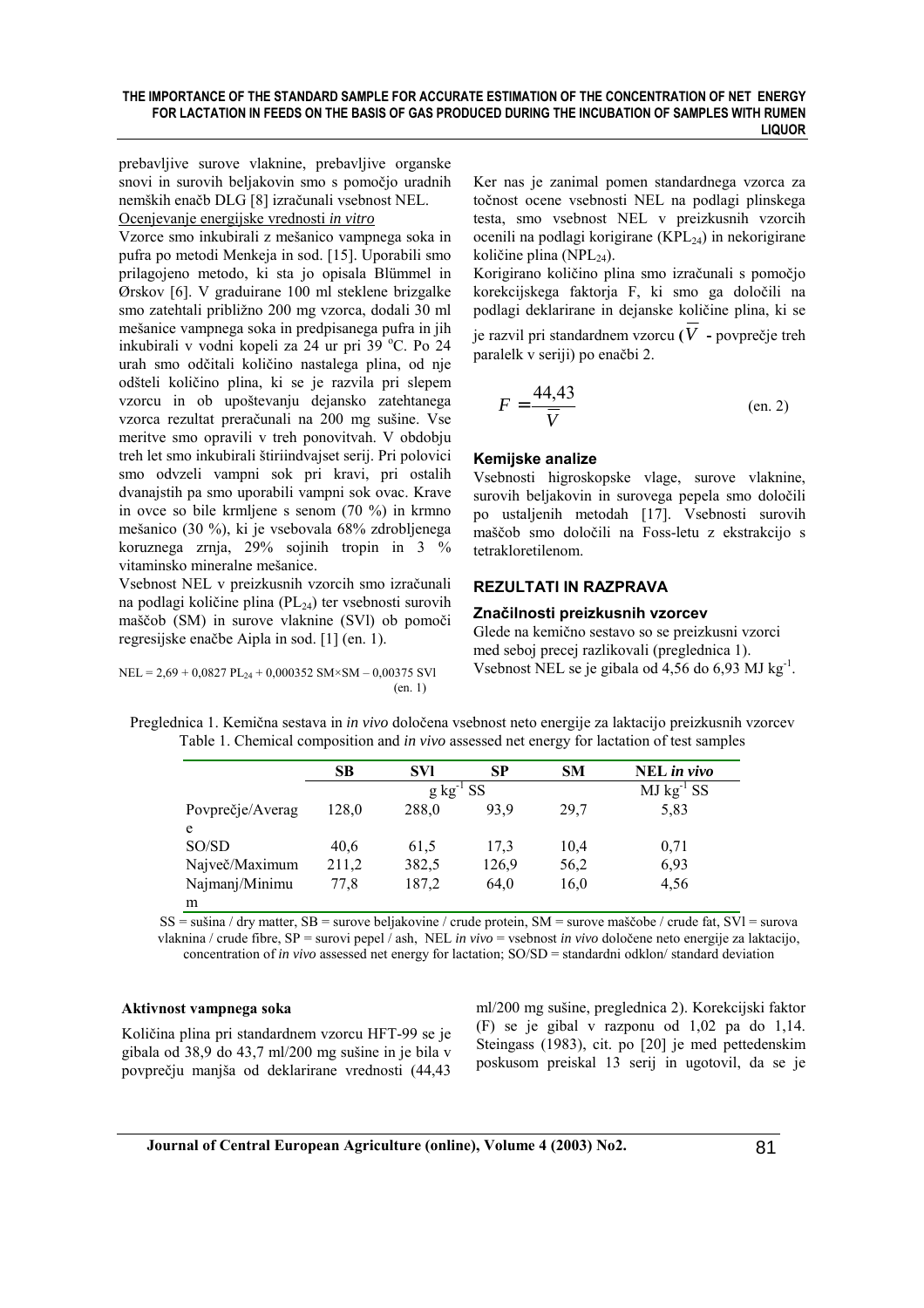korekcijski faktor gibal od 0,95 do 1,06. Aktivnost vampnega soka je bila torej v poskusu Steingassa (1983) boljša kot v tej študiji, variabilnost med serijami pa zelo podobna. Glede na uradna priporočila v knjigi metod [18] rezultati serij, pri katerih leži korekcijski faktor izven razpona 0,9 - 1,1 niso zanesljivi in jih je treba ponoviti. Od štiriindvajsetih serij, ki jih opisujemo v tem članku, je odstopala le serija 7. Glede na to, da je bila količina plina, ki se je razvila pri inkubaciji standardnega vzorca, sistematično manjša od deklarirane vrednosti, bi lahko sklenili, da je uporaba standardnega vzorca za korekcijo rezultatov plinskega preizkusa neizogibna. Uporaba

standardnega vzorca poleg tega omogoča identifikacijo nepredvidljivih odstopanj, ki so lahko posledica razlik v aktivnosti vampnega soka ali pa posledica napak pri izvajanju plinskega preizkusa. Ovce se v količini nastalega plina niso značilno razlikovale od goveda (P>0,1, preglednica 2). Ugotovitve so v skladu z rezultati Waghorna in Stafforda [22], ki nista ugotovila razlik med ovcami in navadnimi jeleni. Tudi razlike med leti niso bila statistično značilne, kar nakazuje, da je mogoče zagotoviti vampni sok s podobno aktivnostjo skozi daljše časovno obdobje.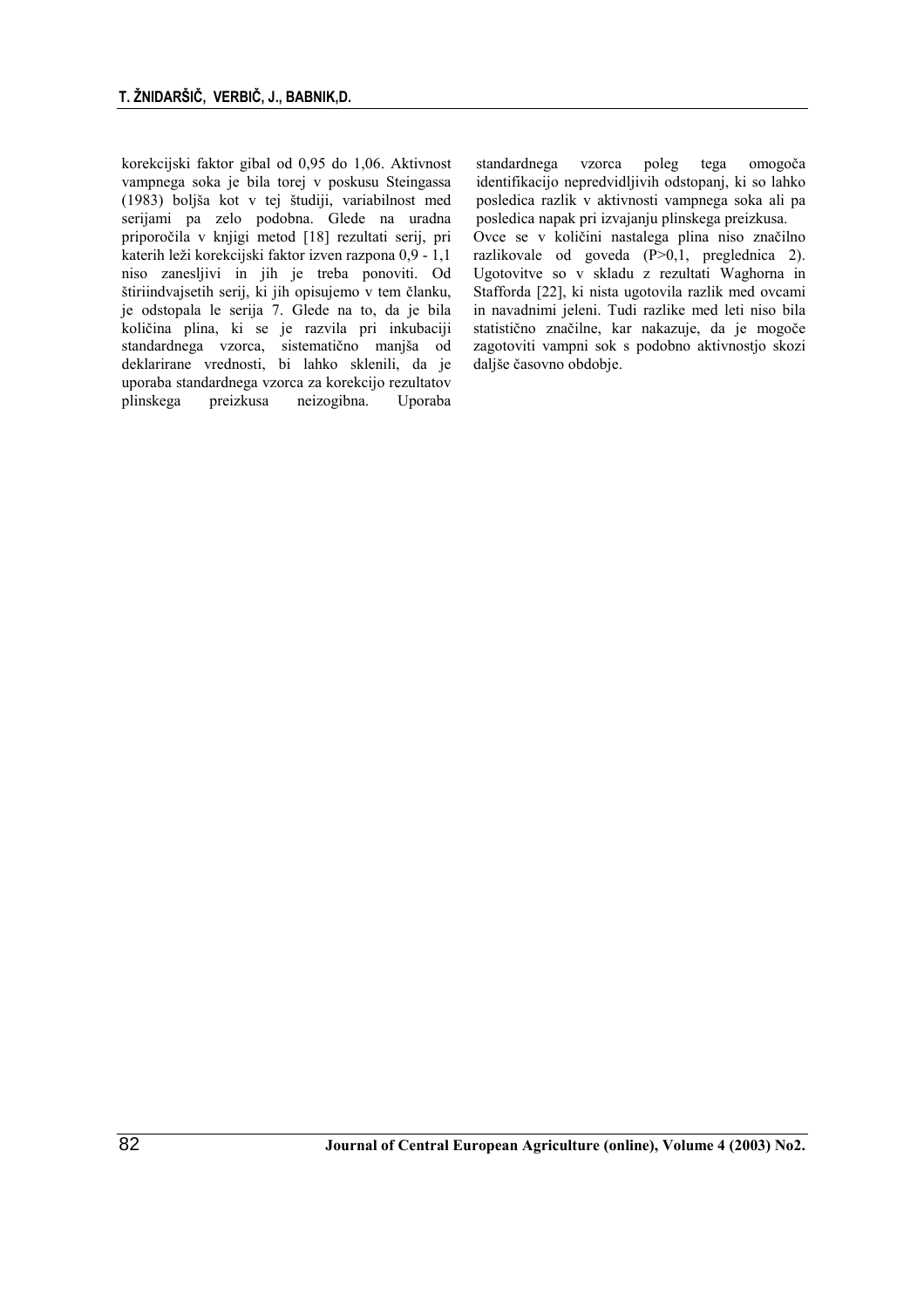Preglednica 2. Količina plina, ki se je razvila pri inkubaciji standardnega vzorca (HFT-99) ter korekcijski faktorji (F), ki so bili izračunani kot kvocient med deklarirano in izmerjeno količino plina

| Serija/Series                                | Datum/Date  | as quotient between the declared and measured gas volume<br>Žival/Animal | Količina plina/   | F                |  |
|----------------------------------------------|-------------|--------------------------------------------------------------------------|-------------------|------------------|--|
|                                              |             |                                                                          | <b>Gas volume</b> |                  |  |
|                                              |             |                                                                          | ml/200mgSS        |                  |  |
| $\mathbf{1}$                                 | 4.jan.2000  | Govedo / Cattle                                                          | 42,6              | 1,04             |  |
| $\overline{c}$                               | 10.jan.2000 | Govedo / Cattle                                                          | 40,4              | 1,10             |  |
| $\overline{\mathbf{3}}$                      | 18.jan.2000 | Govedo / Cattle                                                          | 43,7              | 1,02             |  |
| $\overline{\mathbf{4}}$                      | 25.jan.2000 | Govedo / Cattle                                                          | 41,2              | 1,08             |  |
| 5                                            | 31.jan.2000 | Govedo / Cattle                                                          | 41,9              | 1,06             |  |
| 6                                            | 9.feb.2000  | Govedo / Cattle                                                          | 41,4              | 1,07             |  |
| $\overline{7}$                               | 15.feb.2000 | Govedo / Cattle                                                          | 38,9              | 1,14             |  |
| 8                                            | 2.mar.2000  | Govedo / Cattle                                                          | 41,3              | 1,07             |  |
| 9                                            | 9.mar.2000  | Govedo / Cattle                                                          | 41,4              | 1,07             |  |
| 10                                           | 11.apr.2000 | Govedo / Cattle                                                          | 42,0              | 1,06             |  |
| 11                                           | 13.apr.2000 | Govedo / Cattle                                                          | 41,8              | 1,06             |  |
| 12                                           | 8.jan.2001  | Govedo / Cattle                                                          | 40,8              | 1,09             |  |
| 13                                           | 1.feb.2001  | Ovce / Sheep                                                             | 40,3              | 1,10             |  |
| 14                                           | 5.feb.2001  | Ovce / Sheep                                                             | 41,8              | 1,06             |  |
| 15                                           | 12.feb.2001 | Ovce / Sheep                                                             | 40,2              | 1,10             |  |
| 16                                           | 19.feb.2001 | Ovce / Sheep                                                             | 42,1              | 1,05             |  |
| 17                                           | 26.feb.2001 | Ovce / Sheep                                                             | 43,2              | 1,03             |  |
| 18                                           | 5.mar.2001  | Ovce / Sheep                                                             | 40,7              | 1,09             |  |
| 19                                           | 7.mar.2001  | Ovce / Sheep                                                             | 42,5              | 1,05             |  |
| 20                                           | 12.mar.2001 | Ovce / Sheep                                                             | 41,8              | 1,06             |  |
| 21                                           | 7.maj.2002  | Ovce / Sheep                                                             | 42,2              | 1,05             |  |
| 22                                           | 9.maj.2002  | Ovce / Sheep                                                             | 43,5              | 1,02             |  |
| 23                                           | 14.maj.2002 | Ovce / Sheep                                                             | 42,2              | 1,05             |  |
| 24                                           | 16.maj.2002 | Ovce / Sheep                                                             | 43,0              | 1,03             |  |
| Povprečje $\mp$ s.e.m./ Average $\mp$ s.e.m. |             |                                                                          |                   |                  |  |
| Skupaj/Overall                               |             |                                                                          | $41,8 \pm 0,29$   | $1,06 \pm 0,007$ |  |
| Leto / Year                                  |             |                                                                          |                   |                  |  |
| 2000                                         |             |                                                                          | $41,9 \pm 0,67$   | $1,06 \pm 0,017$ |  |
| 2001                                         |             |                                                                          | $41,2 \pm 0,58$   | $1,08 \pm 0,014$ |  |
| 2002                                         |             |                                                                          | $42,3 \pm 0,80$   | $1,05 \pm 0,020$ |  |
| Poskusna žival/Experimental animal           |             |                                                                          |                   |                  |  |
| Govedo/Cattle                                |             | $41,4 \pm 0,77$                                                          | $1,07 \pm 0,019$  |                  |  |
| Ovca/Sheep                                   |             | $42,2 \pm 0,50$                                                          | $1,05 \pm 0,012$  |                  |  |
| Značilnost/Significance                      |             |                                                                          |                   |                  |  |
| Leto / Year                                  |             |                                                                          | <b>NS</b>         | <b>NS</b>        |  |
| Poskusna žival/Experimental animal           |             |                                                                          | <b>NS</b>         | <b>NS</b>        |  |

Table 2. Gas volume produced during the incubation of standard sample (HFT-99) and correction factors (F) calculated as quotient between the declared and measured gas volume

s.e.m.=standardna napaka sredine/ standard error of mean

NS = ni značilno / not significant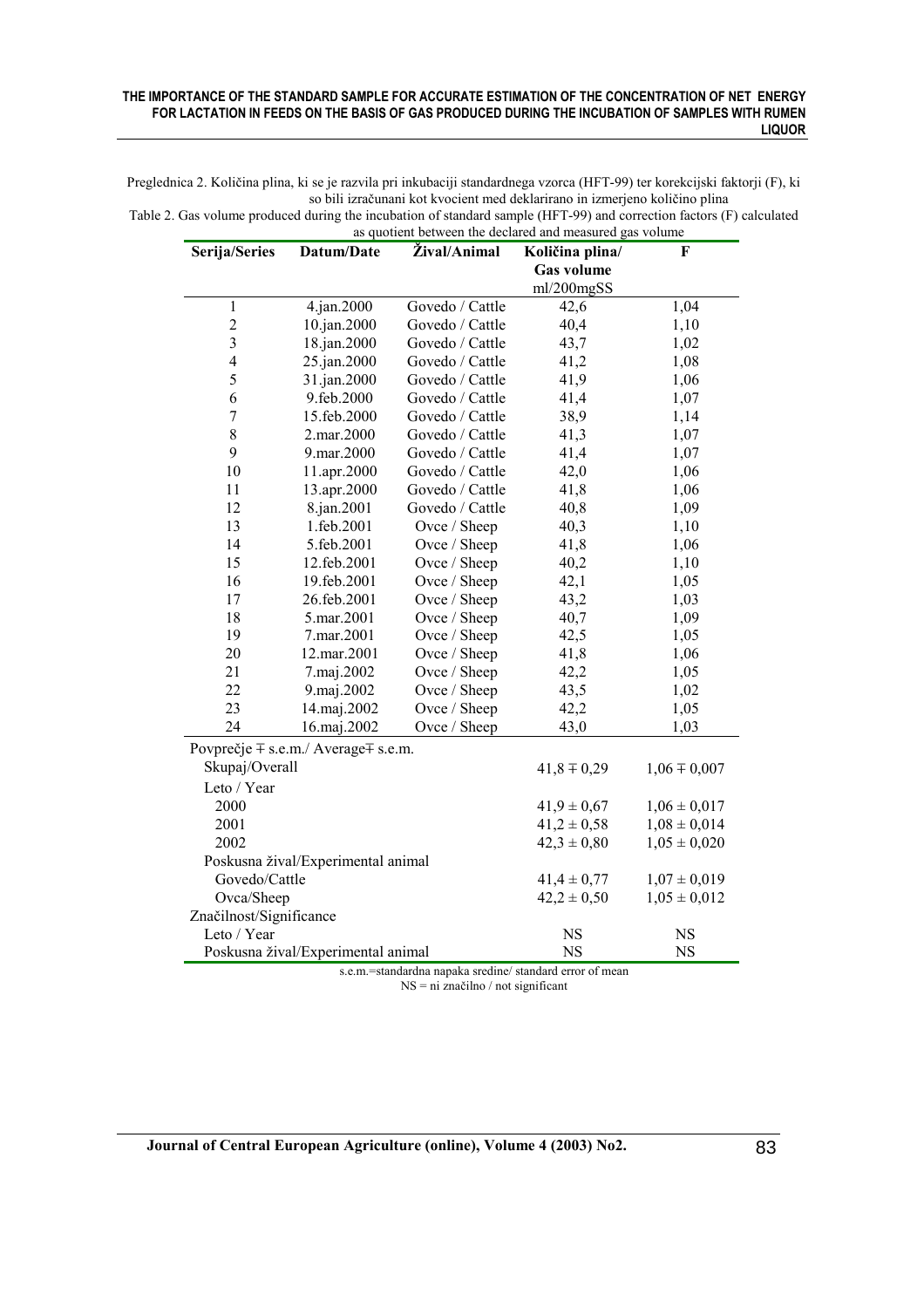#### **Ocena vsebnosti NEL pri vzorcih z znano** *in vivo* **določeno prebavljivostjo**

*In vitro* ocenjene vsebnosti NEL in njihova odstopanja od *in vivo* določenih vrednosti so podane v preglednici 3.

Preglednica 3. Neto energija za laktacijo (NEL) ocenjena na podlagi *in vivo* prebavljivostnih koeficientov ali na podlagi količine plina, ki nastane pri inkubaciji vzorcev z vampnim sokom *in vitro* (v MJ kg-1 sušine) Table 3. Net energy for lactation (NEL) estimated on the basis of *in vivo* digestibility coefficients or on the basis of gas

produced during the incubation of samples with rumen liquor *in vitro* (in MJ kg-1 dry matter)

| Številka vzorca<br>Sample number | <b>Krma</b>   | NELin vivo | NEL in vitro                         |                                    |  |
|----------------------------------|---------------|------------|--------------------------------------|------------------------------------|--|
|                                  | Forage        |            | Korigirano <sup>†</sup><br>Corrected | Nekorigirano<br><b>Uncorrected</b> |  |
|                                  |               |            |                                      |                                    |  |
| 1                                | ZK            | 6,47       | 6,58                                 | 6,30                               |  |
| $\overline{c}$                   | $Z\mathrm{K}$ | 6,93       | 6,89                                 | 6,59                               |  |
| $\mathfrak{Z}$                   | ZK            | 6,93       | 6,81                                 | 6,51                               |  |
| $\overline{4}$                   | $Z\mathrm{K}$ | 6,91       | 6,76                                 | 6,46                               |  |
| 5                                | ZK            | 6,75       | 6,50                                 | 6,20                               |  |
| 6                                | ZK            | 6,44       | 6,54                                 | 6,24                               |  |
| $\tau$                           | ZK            | 6,37       | 6,52                                 | 6,22                               |  |
| $\,8\,$                          | ZK            | 6,34       | 6,28                                 | 5,98                               |  |
| 9                                | ZK            | 6,13       | 6,20                                 | 5,90                               |  |
| 10                               | $Z\mathrm{K}$ | 5,79       | 5,84                                 | 5,55                               |  |
| 11                               | ZK            | 5,55       | 5,80                                 | 5,51                               |  |
| 12                               | ZK            | 5,59       | 5,68                                 | 5,40                               |  |
| 13                               | ${\rm ZK}$    | 5,31       | 5,46                                 | 5,19                               |  |
| 14                               | $Z\mathrm{K}$ | 5,16       | 5,43                                 | 5,16                               |  |
| 15                               | ${\rm ZK}$    | 4,89       | 5,29                                 | 5,02                               |  |
| 16                               | ZK            | 4,72       | 4,99                                 | 4,74                               |  |
| 17                               | ${\rm ZK}$    | 4,70       | 4,94                                 | 4,74                               |  |
| 18                               | ZK            | 4,56       | 4,78                                 | 4,60                               |  |
| 19                               | <b>TS</b>     | 5,90       | 5,88                                 | 5,64                               |  |
| 20                               | <b>TS</b>     | 5,97       | 5,96                                 | 5,72                               |  |
| 21                               | TS            | 5,93       | 6,04                                 | 5,78                               |  |
| 22                               | TS            | 5,74       | 5,88                                 | 5,63                               |  |
| 23                               | $\rm SE$      | 6,04       | 5,94                                 | 5,73                               |  |
| 24                               | <b>TS</b>     | 5,26       | 5,67                                 | 5,49                               |  |
| 25                               | ZK            | 5,48       | 5,82                                 | 5,66                               |  |
| Povprečje/<br>Mean               |               | 5,83       | 5,94                                 | 5,68                               |  |
| đ                                |               | 1          | $+0,11$                              | $-0,15$                            |  |
| PAO                              |               |            | 0,16                                 | 0,21                               |  |

ZK – zelena krma/ fresh forage; TS – travna silaža/ grass silage; SE – seno/ hay

đ =povprečna razlika *in vitro* vrednosti od *in vivo* vrednosti/average difference of *in vitro* values from *in vivo* values (NEL *in vitro* - NEL *in vivo*);

PAO – povprečni absolutni odklon/ average absolute deviation (∑ | NEL *in vitro* - NEL *in vivo* | )/n;

† – podatki, korigirani na podlagi standardnega vzorca / data; corrected on the basis of standard sample

V primeru, ko rezultatov nismo korigirali glede na standardni vzorec, je plinski preizkus v povprečju podcenil *in vivo* določene vsebnosti NEL za 0,15 MJ kg-1 sušine. Glede na sistematično slabšo aktivnost vampnega soka kot na univerzi v Hohenheimu (preglednica 2) so rezultati logični. S korekcijo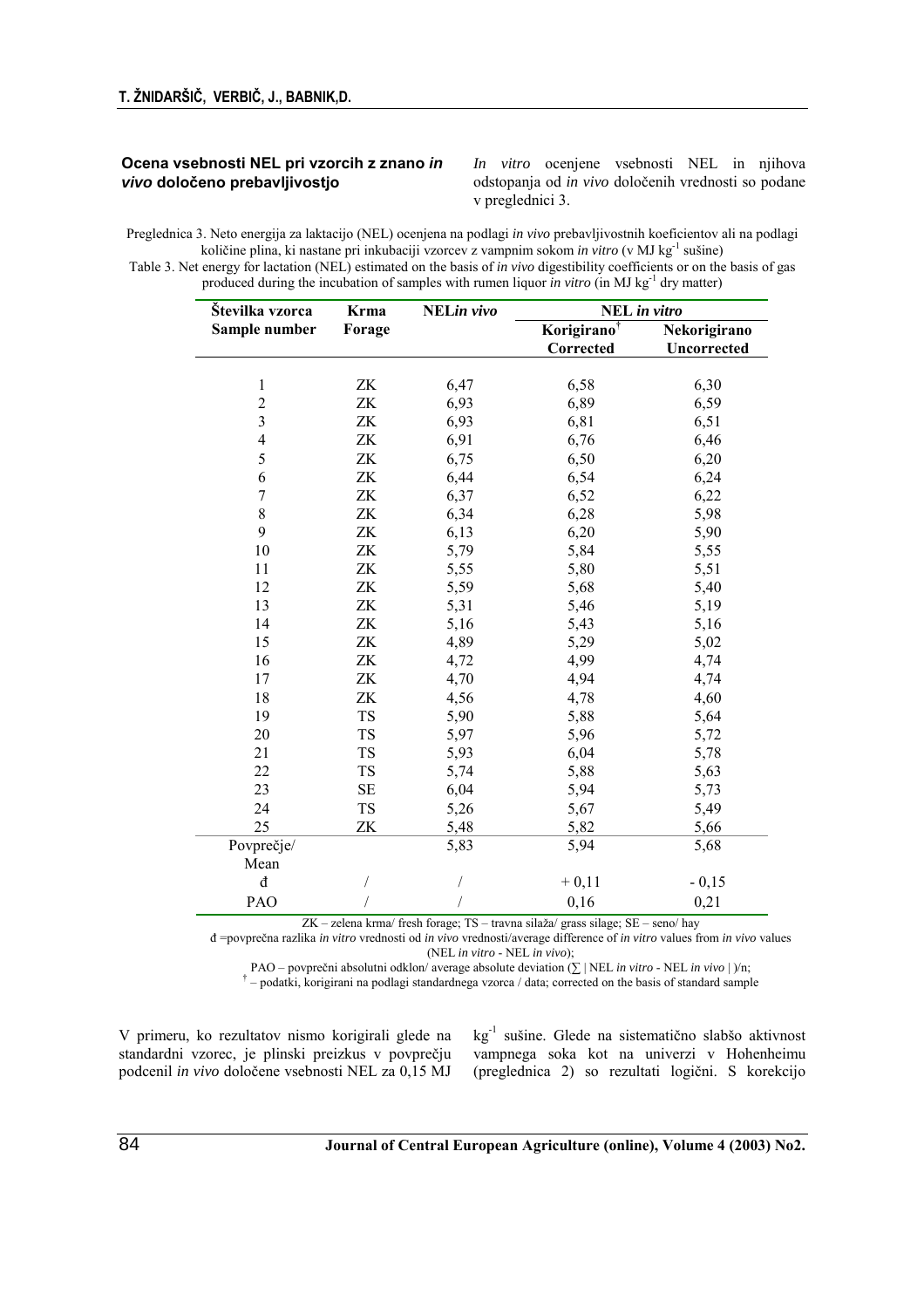rezultatov na podlagi standardnega vzorca se je povprečna razlika *in vitro* ocenjenih vsebnosti NEL od *in vivo* določenih vrednosti zmanjšala. V tem primeru so bile *in vitro* ocenjene vsebnosti NEL nekoliko večje od *in vivo* vrednosti (5,94 proti 5,83 MJ kg-1 sušine). S korekcijo na podlagi standardnega vzorca se je zmanjšalo tudi povprečno absolutno odstopanje *in vitro* ocenjenih vsebnosti NEL od *in vivo* vrednosti (od 0,21 na 0,16 MJ kg<sup>-1</sup> sušine).

# **SKLEPI**

Aktivnost vampnega soka se je med serijami razlikovala za približno 10 %. Na podlagi primerjave korekcijskih faktorjev v štiriindvajsetih serijah lahko

# **LITERATURA**

- [1] Aiple K.P., Steingass H., Drochner W. Schätzung des Energiegehaltes von Grundfuttermitteln mit Pepsin-Cellulase-Methode und dem Hohenheimer Futterwerttest. Proceedings of the Society of Nutrition Physiology, 4(1995), 99.
- [2] Aregheore E.M. Chemical composition and nutritive value of some tropical by-product feedstuffs for small ruminants – *in vivo* and *in vitro* digestibility. Animal Feed Science and Technology, 85(2000), 99-109.
- [3] Babnik D., Verbič J. Ocenjevanje energijske vrednosti krme s travinja. Zbornik Biotehniške Fakultete Univerze v Ljubljani. Kmetijstvo Zootehnika, 76(2000)2, 61-74.
- [4] Babnik D., Verbič J., Žnidaršič T. Ocenjevanje energijske vrednosti mrve. Zbornik Biotehniške Fakultete Univerze v Ljubljani. Kmetijstvo Zootehnika, 78(2001)2, 137-149.
- [5] Blümmel M., Becker K. The degradability characteristics of fifty-four roughages and roughage neutral-detergent fibre as described by *in vitro* gas production and their relationship to voluntary feed intake. British Journal of Nutrition, 77(1997): 757-768.
- [6] Blümmel M., Ørskov E.R. Comparison of *in vitro* gas production and nylon bag degradability of roughages in predicting feed intake in cattle. Animal Feed Science and Technology, 40(1993), 109-119.
- [7] Blümmel M., Schröder A., Südekum K.-H., Becker K. Estimating ruminal microbial efficiencies in silage-fed cattle: comparison of an

ugotovimo, da je bila aktivnost vampnega soka v našem poskusu v povprečju za 6 % slabša kot na Univerzi v Hohenheimu, ki nam je posredovala standardni vzorec. Glede na variabilnost med serijami in glede na sistematične razlike v aktivnosti vampnega soka med laboratorijema sklepamo, da je uporaba standardnega vzorca pri izvajanju Hohenheimskega plinskega preizkusa nujna. Pri 25 vzorcih krme z znano *in vivo* določeno

vsebnostjo NEL se je izkazalo, da se zaradi korekcije na podlagi standardnega vzorca povprečni absolutni odklon *in vitro* ocenjenih vsebnosti NEL od *in vivo* ocenjenih vrednosti zmanjša.

*in vitro* method with a combination of in situ and *in vivo* measurements. Journal of Animal Physiology and Animal Nutrition 81(1999), 57- 67.

- [8] DLG. Futterwerttabelen. Wiederkäuer. Frankfurt, DLG Verlag, 1997, 212 str.
- [9] Getachew, G., Blümmel, M., Makkar, H.P.S., Becker, K. *In vitro* gas measuring techniques for assessment of nutritional quality of feeds: a rewiev. Animal Feed Science and Technology, 72(1998), 261-281.
- [10] GfE Formeln zur Schätzung des Gehaltes an Umsetzbarer Energie in Futtermitteln aus Aufwüchsen des Dauergrünlandes und Mais-Ganzpflanzen. Proceedings of the Society of Nutrition Physiology, 7(1998), 141-150.
- [11] Iantcheva N., Steingass H., Todorov N., Pavlov D. A comparison of *in vitro* rumen fluid and enzymatic methods to predict digestibility and energy value of grass and alfalfa hay. Animal Feed Science and Technology, 81(1999), 333- 344.
- [12] Lavrenčič A., Stefanon B., Susmel P. A new approach to interpreting the rumen degradation of fibrous feeds. V: Grassland and land use systems, Proceedings of the  $16<sup>th</sup>$  General Meeting of the European Grassland Federation, Grado (Gorizia), September 1996. European Grassland Federation and ERSA, 1996, 477- 482.
- [13] Macheboeuf D., Jestin M., Martin-Rosset W. Utilisation of the gas test method using horse faeces as a source of inoculum. V: *In vitro* techniques for measuring nutrient supply to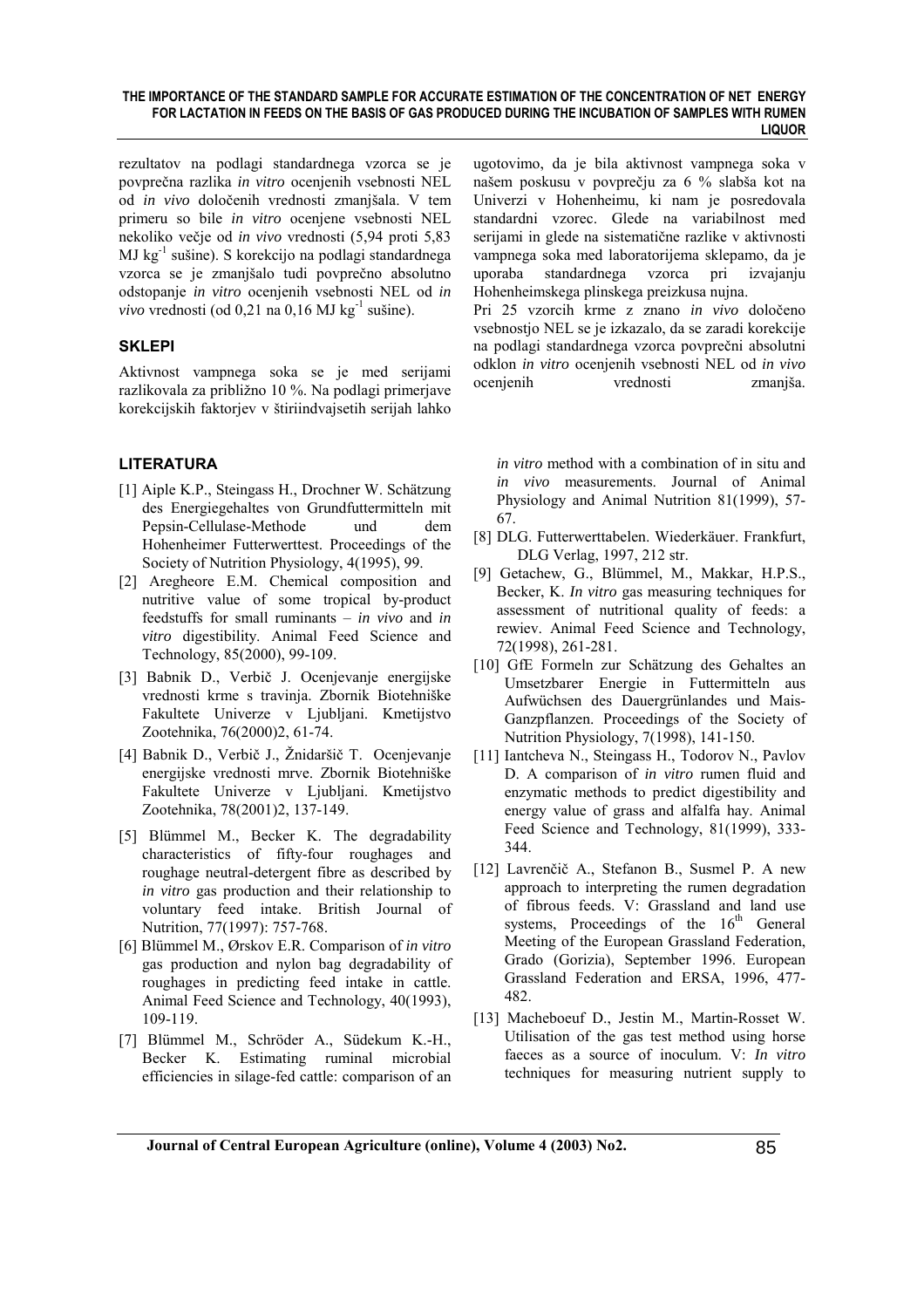ruminants, Proceedings of an International Symposium, Edinburgh, July 1997. Occasional publication No. 22, Edinburgh, British Society of Animal Science, 1998, 187-189.

- [14] Menke K.H., Raab L., Salewski A., Steingass H., Fritz D., Schneider W. The estimation of the digestibility and metabolizable energy content of ruminant feedingstuffs from the gas production when they where incubated with rumen liquor *in vitro*. Journal of Agricultural Science, 93(1979), 217-222.
- [15] Menke K.H., Steingass H. Schätzung des energetischen Futterwerts aus der *in vitro* mit Pansensaft bestimten Gasbildung und der chemischen analyse. Übersichten zur Tierernährung, 15(1987), 59-94.
- [16] Nataraja M.B., Krishnamoorthy U., Krishnappa P. Assessment of rumen *in vitro* incubation (gas production) technique and chemical analyses by detergent system to predict metabolisable energy content in mixed diets of lactating cows. Animal Feed Science and Technology, 74(1998), 169-177.
- [17] Naumann K., Bassler R. Die chemische Untersuchung von Futtermitteln.

Methodenbuch. Band 3, Neudamm, Verlag Neumann, 1976, 265 s.

- [18] Naumann K., Bassler R. Die chemische Untersuchung von Futtermitteln. 2. Ergänzungslieferung. Methodenbuch. Band 3, Darmstadt, VDLUFA Verlag, 1988.
- [19] Steingass H., Menke H.K. Schätzung des energetischen Futterwerts aus der *in vitro* mit Pansensaft bestimmten Gasbildung und der chemischen analyse. Übersichten zur Tierernährung, 14(1986), 251-270.
- [20] Verbič J. Razgradljivost in sinteza beljakovin v vampu pri različno konzervirani krmi s travinja. Disertacija. Domžale, Univerza v Ljubljani, Biotehniška fakulteta, Oddelek za zootehniko, 1996, 160 str.
- [21] Verbič J., Babnik D., Verbič J. Spreminjanje vsebnosti neto energije za laktacijo med staranjem travno deteljne mešanice. V: Zbornik simpozija »Novi izzivi v poljedelstvu«, Moravske toplice, 2000-12-14/15, Ljubljana, Slovensko agronomsko društvo, 2000, 90-94.
- [22] Waghorn, G.C., Stafford, K.J. Gas production and nitrogen digestion by rumen microbes from deer and sheep. New Zeland Journal of Agricultural Research, 36(1993), 493-497.